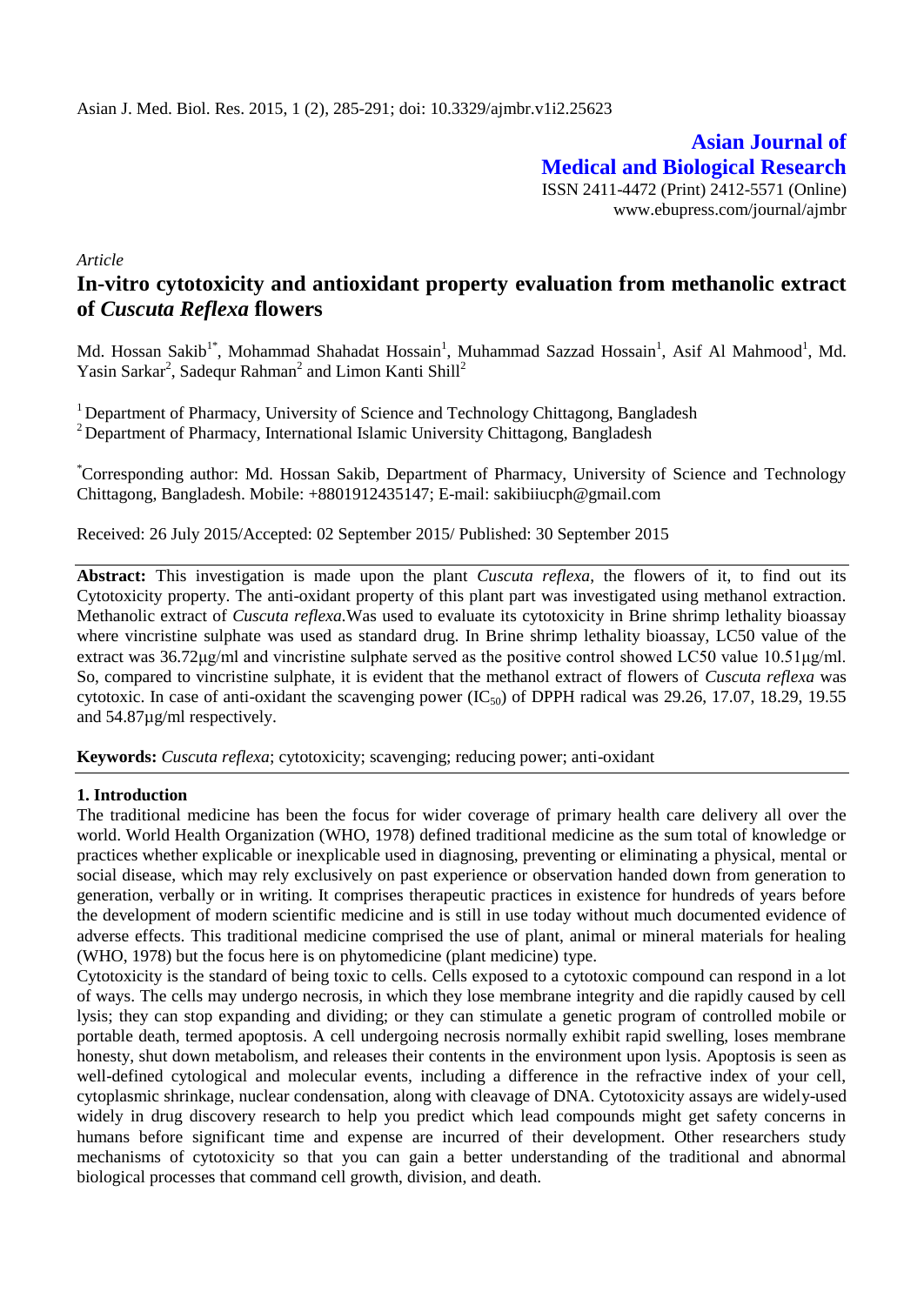Human begins need oxygen for their living and also need anti-oxidative agent for controlling oxidation. It is to be said that anti-oxidants are used to protect human begins from different ill effects due to increased production of reactive oxygen species (ROS) as a result of exposure to pollutants. The body has its natural mechanism to interact with oxidative species (ROS), but sometime it's not capable to fight strongly when they need antioxidant, most of time supplied through food (exogenous anti-oxidant) . During the process of oxygen utilization about 5% of oxygen converts to its univalent derivative free radicals  $\frac{a}{b}$  superoxide, peroxide etc. All these are known as reactive oxidative species (ROS), which attack cells of the body and each cell have face more than 1000 species of ROS per second . Free radicals are always involved in different kind of degenerative diseases like diabetes, liver damage, nephrotoxicity, cancer, inflammation and in the process of aging. Plants that have enriched phytochemistry along with anti-oxidant significance are needed to cure disease like cancer.

# **2. Materials and Methods**

# **2.1. Collection of plant materials**

The flowers of *Cuscuta reflexa* were collected from Chittagong local forest area; the leaves of *Cuscuta reflexa* were collected at their fully mature form. After cleaning, the leaves were taken and splitting the peal, then air dried for 8 days, and then kept in an oven at 45°C at 72 hours. 250 gm of dried powder was cold extracted with Methanol. Dried powder soaked with methanol for 7 days. Then filtered to take the concentrated extract, extract containing beaker was placed on the water bath (at 40°C-45°C) to evaporate the solvent from the extract.

# **2.2. Preparation of extraction**

The extract is prepared by cold extraction process. In this process the coarse powder was submerged in ethanol (95%) since ethanol is the most common solvent for extracting most of the constituents present in herbal materials. Amber glass bottle were used for this purpose, which were kept at room temperature and allowed to stand for 7 days with occasional shaking and stirring. When the solvent became concentrated the contents were first decanted by using cotton and then filtered through Whatmann No.1 filter paper. The filtrate so obtained was then concentrated to dryness through the evaporation of solvent using rotary evaporator. Finally we got the concentrated semi-solid extract. The concentrated were then used as crude extract of respective test experiments. In our present investigation, we used methanol extract for cytotoxic and antioxidant activity.

## **2.3. In-vitro cytotoxic study**

Brine shrimp lethality bioassay is widely used in the bioassay for the bioactive compounds. Here simple zoological organism (Artemia salina) was used as a convenient monitor for the screening. The dried cyst of the brine shrimp were collected from an aquarium shop (Chittagong, Bangladesh) and hatched in artificial seawater (3.8% NaCl solution) with strong aeration for 48 hours day/dark cycles to mature shrimp called nauplii. The cytotoxicity assay was performed on brine shrimp nauplii using Meyer method.

# **2.4. Materials**

Artemia salina Leach (brine shrimp eggs), Sea salt non ionized NaCl, Small tank with perforated dividing dam to hatch the shrimp, Lamp to attract the nauplii, Pipette (1 ml and 5 ml), Micropipette (1-10 micro liter), Glass vials (5ml), Magnifying glass, Test sample for experimental plants.

## **2.5. Hatching of brine shrimp eggs**

Artemia salina Leach (brine shrimp eggs) collected from the pet shop was used as the test organism. Simulated sea water was taken in the small tank and the shrimp eggs (1.5gm/L) were added to one side of the tank and this side was covered. The shrimps were allowed to one side of tank and this side was covered. The shrimp were allowed for two days to hatch and mature as nauplii (larvae). Constant oxygen supply was carried out during the hatching time. The hatched shrimps were attracted to the lamp on the other side of the divided tank through the perforated dam. These nauplii were taken for this bioassay.

## **2.6. Preparation of the simulated sea water**

38 grams sea salt was weighted accurately, dissolved in 1 liter of sterilized distilled water and then filtered to get clear solution. The  $p<sup>H</sup>$  of the sea water was maintained between 8-8.5 using 1N Na0H solution.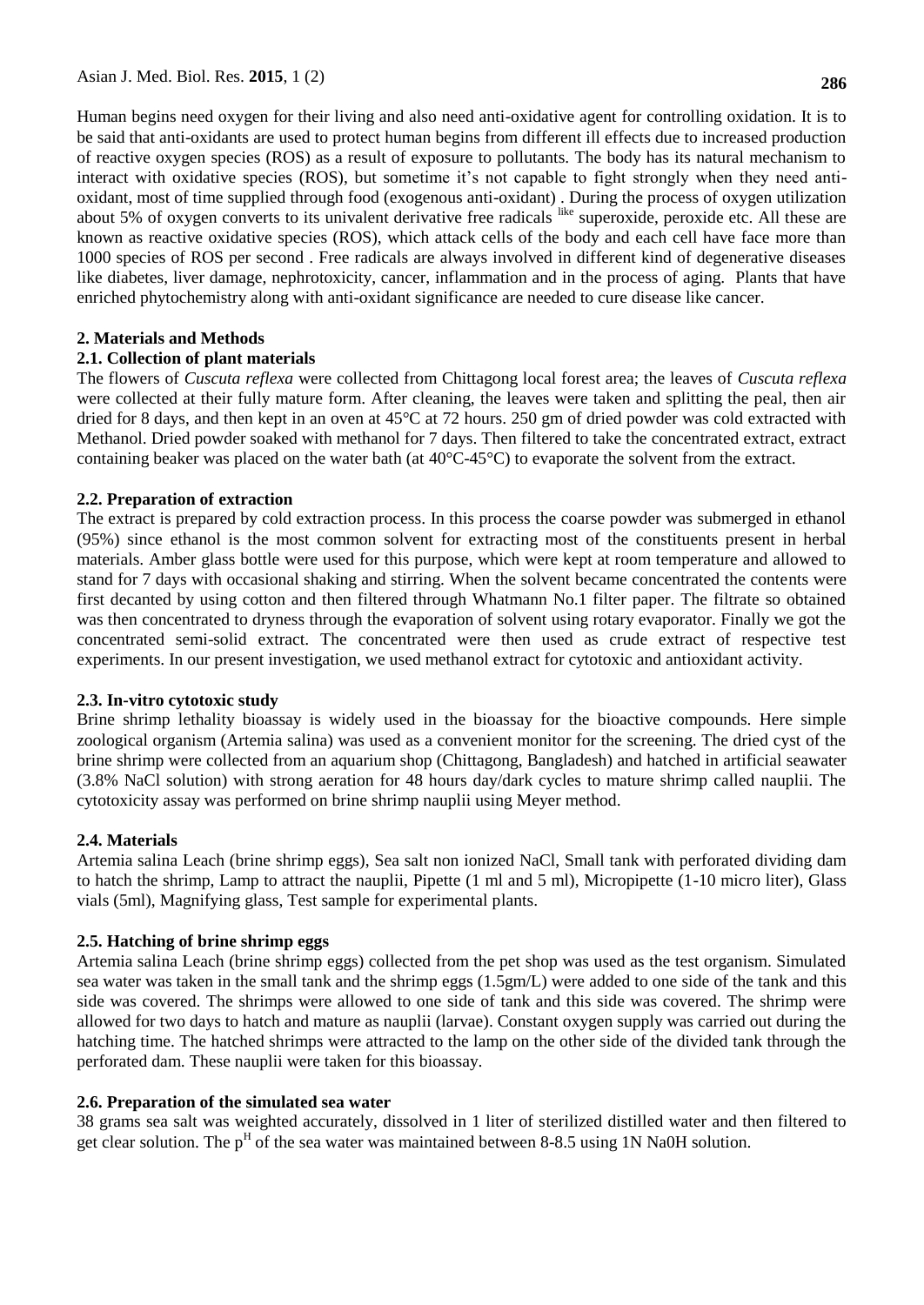#### **2.7. Preparation of sample solution**

At first take 19ml distilled water in beaker add 1ml DMSO (dimethyl sulfoxide) thus prepares stock solution. Clean test tubes were taken. These test tubes were used for different concentration (one test tube for each concentration) of test samples. 4 mg methanolic extracts of *cuscuta reflexa* were accurately weighed and dissolved in 4ml stock solution. Thus a concentration of 1000 μg/ml was obtained which used as an extract solution. Then taking 1ml extract solution from beaker & add 9ml stock solution In vials thus prepared final extract solution. From this extract solution 10 µg/ml, 30µg/ml, 50µg/ml, 60µg/ml, 70μg/ml, and 80µg/ml were taken in six test tubes respectively and adjusted volume 5 ml sea water.Finally 10 nauplii are then applied in each test tubes.

## **2.8. Preparation of control group**

Control groups are used in cytotoxicity study to validate the test method and ensure that the results obtained are only due to the activity of the test agent and the effects of the other possible factors are nullified. Usually two types of control groups are used-i) Positive control ii) Negative control.

#### **2.9. Preparation of positive control group**

Positive control in cytotoxicity study is a widely accepted cytotoxic agent and the result of the test agent is compared with the result obtained for the positive control. In the present study, vincristine sulphate was used as the positive control. 3 mg of vincristine sulphate was dissolved in 1.8 ml of distilled water to get a concentration of 5 mg/ml. This was used as stock solution of vincristine sulphate. With the help of a micropipette 80, 70, 50, 30 and 10 μl of the stock solution were transferred in 6 different vials. NaCl solution (brine water) was added to each vial making the volume up to 5 ml. The final concentration of vincristine sulphate in the vials became 80µg/ml, 70µg/ml, 60µg/ml, 50µg/ml and 10μg/ml respectively. The experiment was repeated three times.

#### **2.10. Preparation of negative control**

100 μl of distilled water, DMSO and ethanol was added to each of the three remarked glass vials containing 5 ml of simulated sea water and 15 shrimp nauplii to use as control groups. If the brine shrimp nauplii in these vials show a rapid mortality rate, then the test is considered as in valid as the nauplii died due to some reason other than the cytotoxicity of the samples.

#### **2.11. Application of brine shrimp nauplii**

With the help of the Pasteur pipette 15 living nauplii were added to each of the vials containing 5 ml of simulated sea water. A magnifying glass was used for convenient count of nauplii. If the counting of the 15 nauplii was not be possible accurately.

## **2.12. Counting of the nauplii**

After 24 hours, the vials are observed using a magnifying glass and the number of survival nauplii in each vial were counted and recorded. From this data, the percentage of mortality of nauplii was calculated for each concentration of the sample. The median lethal concentration  $(LC_{50})$  of the test samples was obtained by a plot of percentage of the shrimps killed against the logarithm of the sample concentration.

## **2.13.Assay for scavenging power**

DPPH (1, 1-Diphenyl-2-picrylhydrazyl radical) is a stable free radial that can accept an electron or hydrogen radical to become a stable diamagnetic molecule. The radical scavenging potential of the sample was determined by measuring the decrease in absorbance due to DPPH at 517nm, representing the formation of its reduced form, 1, 1-Diphenyl-1-2-picrylhydrazine (DPPH), which was yellow in color, because of the odd electron, the purple colored methanolic solution shows a strong absorption band at 517nm.

#### **Procedure:**

0.1ml of each cocentration of extract  $(0, 5, 25, 50, 100, \text{and } 200\mu\text{g/ml})$  was added to 3ml of 0.004% methanol solution of DPPH. The mixture was kept in dark place for proper reaction, as the reaction is light sensitive. After 30min, absorbance of the resulting solution was measured at specified wavelength. The percentage was calculated using formula following, where  $A_0$  is absorbance of control and  $A_1$  is ansorbance of test.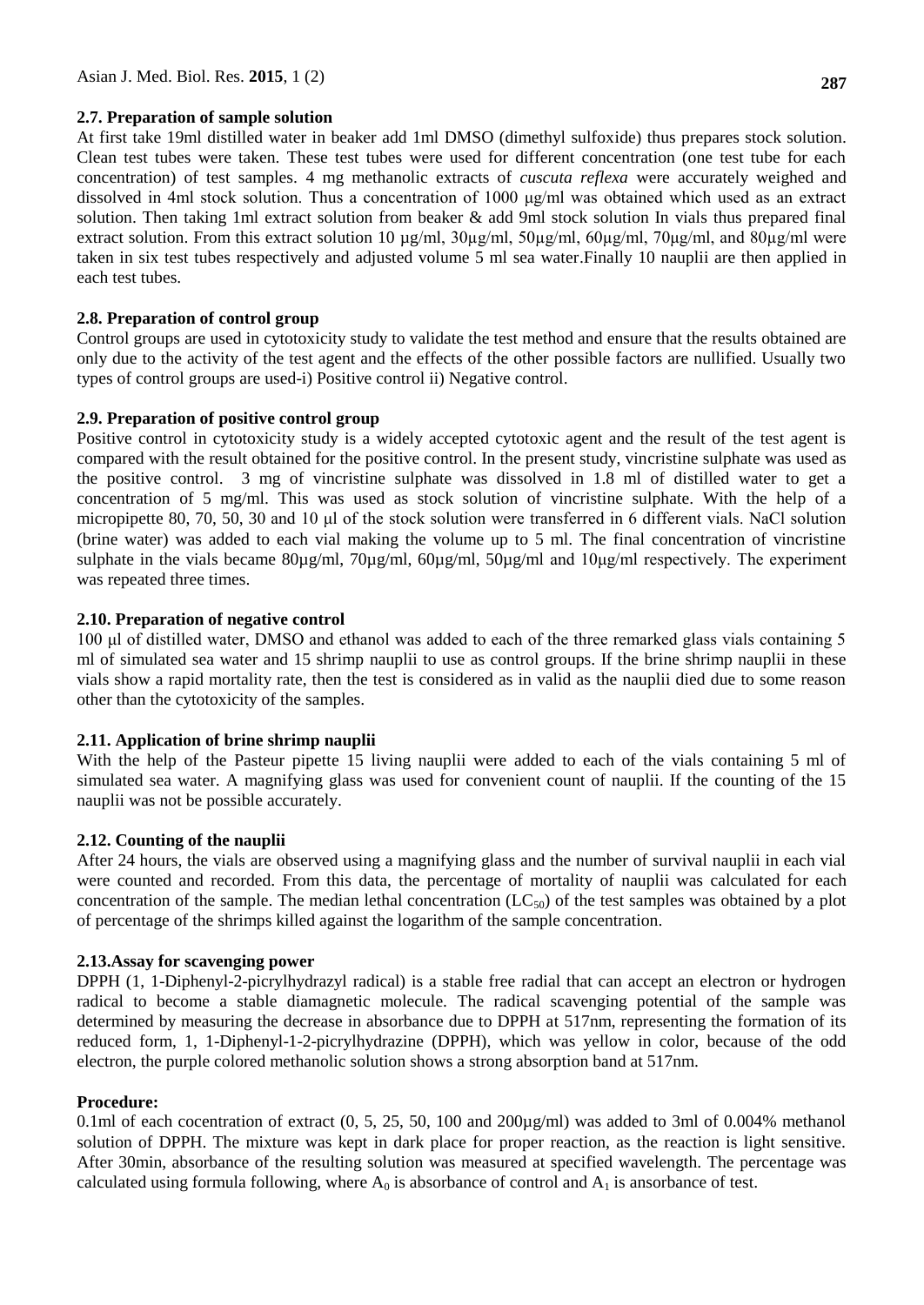$$
\%SCV = \frac{A_0 - A_1}{A_0} \times 100
$$

#### **2.14. Reducing power capacity**

In this assay, the yellow color of the test solution changes to various shades of green and blue depending on the reducing power of antioxidant samples. The reducing capacity of a compound may serve as a significant indicator of its potential antioxidant activity. The presence of reluctant such as antioxidant substances in the samples causes the reduction of the Fe<sup>3+</sup>-ferricyanide complex to the ferrous form by donating an electron. The amount of  $Fe^{2+}$  complex can then be monitored by measuring the formation of Perl's Prussian blue at 700nm of UV spectrophotometric absorbance.

$$
Fe^{3+} - ferricyanide + e \rightarrow Fe^{2+} - ferricyanide
$$

The extract of testing was treated with 2.5ml potassium buffer (0.2M), 2.5ml potassium ferricyanide (1%) then heated for 20min at  $50^{\circ}$ C. After that it was mixed with 2.5ml trichloro acetic acid (10%), solution was centrifuged for 10min to obtain supernatant from which 2.5ml was withdrawn and mixed with equal amount water followed by 0.5ml ferric chloride solution

#### **3. Results and Discussion**

#### **3.1. Brine shrimp lethality bioassay**

Brine shrimp lethality results of the fraction of *cuscuta reflexa* flowers are shown in Figure 1 and  $LC_{50}$ calculated value is recorded in Table 1. The fraction showed potential cytotoxic activity with  $LC_{50}$  value of 36.72 $\mu$ g/ml. Vincristin sulphate served as the positive control for this brine shrimp lethality assay and its LC<sub>50</sub> value was 10.51μg/ml.

| Con <sup>c</sup> | <b>Nauplii</b> | Live nauplii | Log C | % of Mortality | $LC_{50}$<br>$\mu$ g/ml |
|------------------|----------------|--------------|-------|----------------|-------------------------|
| 10               | 15             | 10           |       | 33.33          |                         |
| 30               | 15             | 8            | 1.698 | 46.67          |                         |
| 50               | 15             |              |       | 66.67          |                         |
| 60               | 15             | b            | 2.301 | 86.67          | 36.72                   |
| 70               | 15             |              | 2.477 | 46.66          |                         |
| 80               |                |              | 2.699 | 86.67          |                         |

## **Table 1. Cytotoxic activity of** *Cuscuta reflexa.*

|                                                 |  | Table 2. The table below represents the 1, 1-diphenyl-2-picrylhydrazyl radical scavenging capacity of |  |  |
|-------------------------------------------------|--|-------------------------------------------------------------------------------------------------------|--|--|
| methanolic extract of <i>C.reflexa</i> flowers. |  |                                                                                                       |  |  |

| <b>Concentration</b> | C.reflexa | Ascorbic acid |  |
|----------------------|-----------|---------------|--|
| O                    | 0.000     | 0.000         |  |
|                      | 0.106     | 0.286         |  |
| 25                   | 0.096     | 0.375         |  |
| 50                   | 0.097     | 0.423         |  |
| 100                  | 0.098     | 0.885         |  |
| 200                  | 0.127     | 1.425         |  |

#### **Table 3. Result of antioxidant activity of methanolic extracts of** *C.reflexa* **flowers.**

| Conc.    | C.cuscuta | Ascorbic acid |
|----------|-----------|---------------|
| $\theta$ | 0.000     | 0.000         |
|          | 1.806     | 0.286         |
| 25       | 1.267     | 0.375         |
| 50       | 1.266     | 0.423         |
| 100      | 1.253     | 0.885         |
| 200      | 1.250     | 1.425         |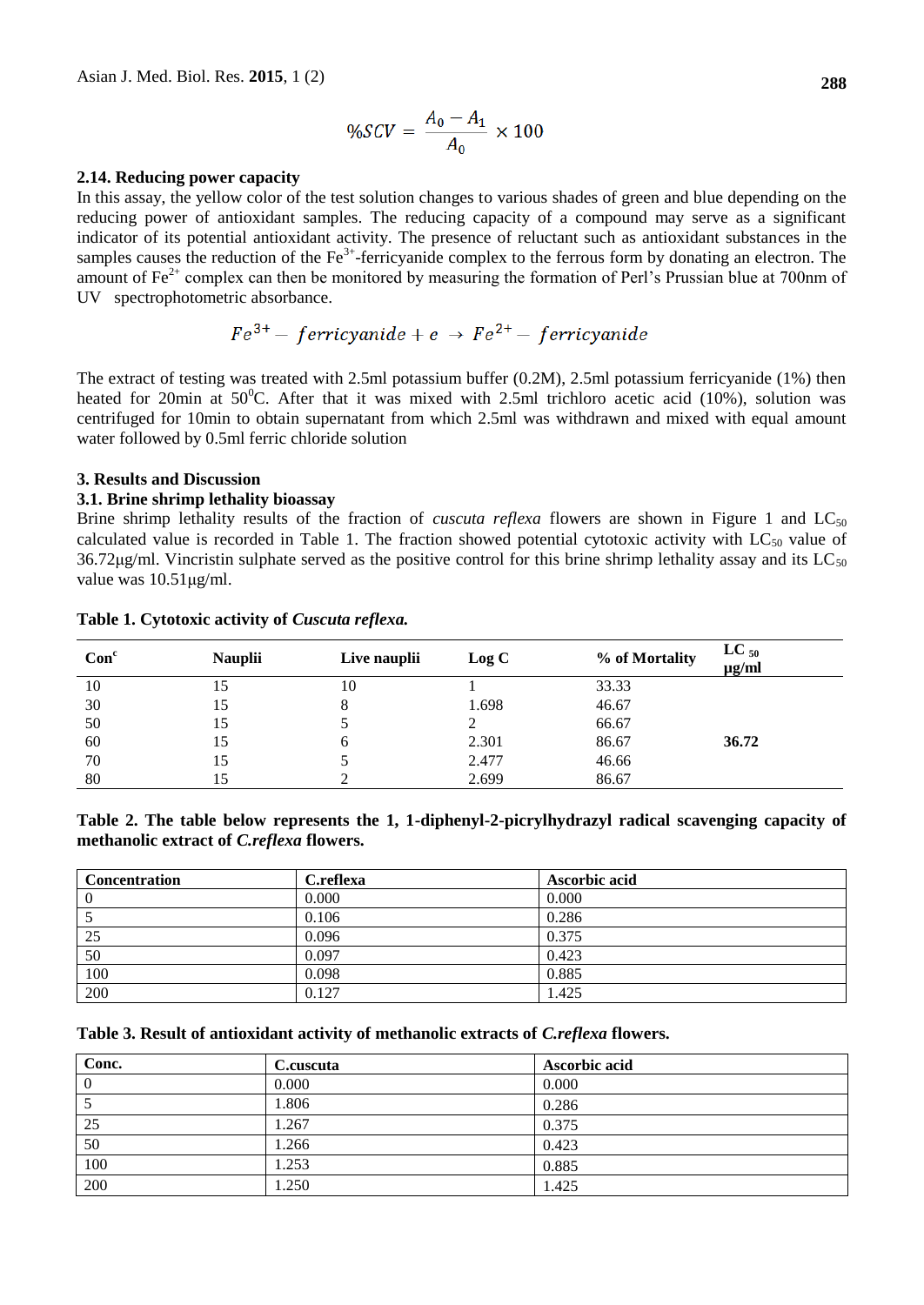

**Figure 1. Determination of LC<sup>50</sup> value for extract of** *cuscuta reflexa* **flowers from linear correlation between log of concentrations (Log C) versus percent (%) of mortality.**



**Figure 2. Scavenging activity of different fraction of** *Cuscuta reflexa* **flowers on DPPH radical along with comparable standard (ascorbic acid).**



**Figure 3. Reducing power capacity of** *cuscuta reflexa* **in treatment with ferric chloride radical, absorbance against concentration showing the inhibition of radicals with the increase of concentration.**

#### **3.2. DPPH free radical scavenging activity**

The scavenging power was estimated through DPPH testing method it is most common and considerable easy as well as time relaxing method. Result obtained by this method relatively good. 1,1-Diphenyl-2-picrylhydrazyl radical is scavenged by anti-oxidant compound. Every anti-oxidant compound doesn't have likely scavenging power, as they vary their power can be measured through this testing at 517nm UV-spectrophotometric absorbance, therefore among other use of 1,1-Diphenyl-2-picrylhydrazyl one is in anti-oxidant assay.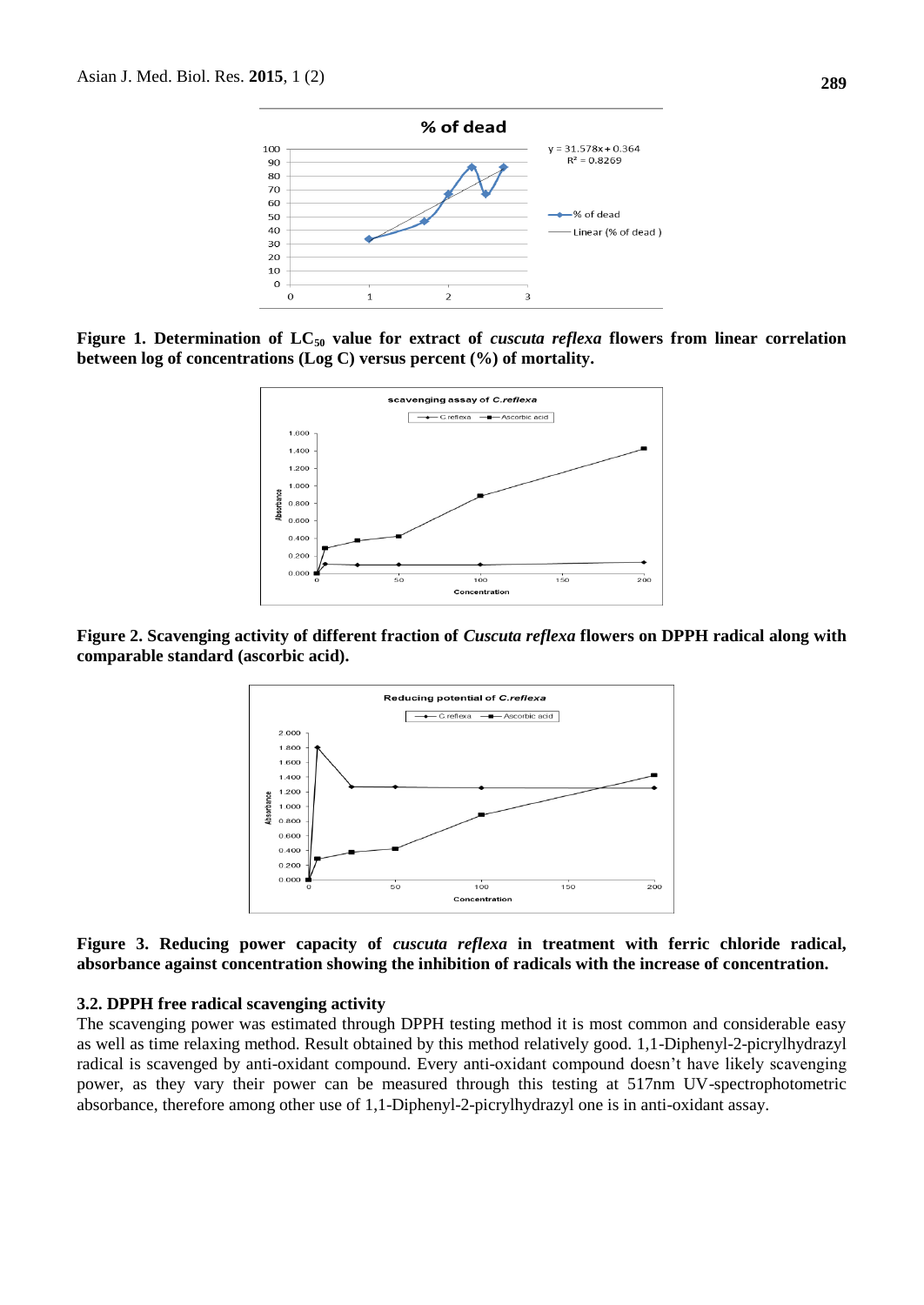# **3.3. Reducing power capacity**

Reducing power of the crude extract of *cuscuta reflexa* was monitored and concluded by the transformation of  $Fe<sup>3+</sup>$  to  $Fe<sup>2+</sup>$ . The reducing power of tested sample was found concentration dependent and presented graphically in following figure (Figure3).

# **4. Discussion**

Plant-derived medicines have a long history of use for the prevention and treatment of human diseases. Today, many pharmaceuticals currently approved by the Food and Drug Administration (FDA) have origins to plant sources. A major role for plant-derived compounds based on the reported immune modulatory effects has emerged in recent times and has led to the rigorous scientific examination to determine efficacy and safety. Toxicity of plant materials is a major concern to scientists and medical practitioners and therefore cytotoxic assay was conducted in this study to determine the toxicity profile of the plant extracts through the Brine Shrimp Lethality (LC<sub>50</sub>, 24 h) test. Lagarto demonstrated a good correlation ( $r^2 = 0.91$ ) between the LC<sub>50</sub> of the brine shrimp lethality test and the acute oral toxicity assay in mice. Based on that correlation, brine shrimp lethality  $LC_{50}$  < 10 µg/ml ( $LD_{50}$  between 100 and 1000 mg/kg) is considered as the cut off value of cytotoxicity. DPPH is an established and well known free radical available commercially. Any compound or candidates prove thyself in DPPH scavenging assay would provide a promising result in in-vivo study. It was reported by Prasad *et al.*2005 and Zhao *et al.*2006 that phenolic and flavonoid reduces DPPH, enhancing scavenging power through their hydrogen donating ability. The result obtained by the investigation (table-2 & fig-2) revealed that the scavenging power of *cuscuta reflexa* has very good action and attributor is may be hydrogen donating ability.

Reducing power is generally associated with the presence of reductions that break down free radical chain by donating hydrogen atom, thus show anti-oxidant property. In this assay ferricyanide having  $Fe<sup>3+</sup>$  reduced to  $Fe<sup>2+</sup>$ , by visual measurement it has seen navy blue color and final conformation is obtained by measuring at 700nm spectrophotometric absorbance. The reducing power of *cuscuta reflexa* may be due to its di or monohydroxyl substitute in the aromatic ring system, which probably present in it.

## **5. Conclusions**

From the above study it can be concluded that the methanolic extract of *cuscuta reflexa* may be a potential candidate for future cytotoxic agent. Furthermore study and isolation is needed to obtain site specific and more potent agent that causing this effect. The cytotoxic result obtained  $36.72\mu g/ml$  (LC<sub>50</sub>) it so good, but proper isolation can make it more potent and useful. So, it could be suggested to modify for site specific use. From the experimental literature these compounds have record of broad spectrum action as anti-oxidant and they are originating for such reason from long period of time. Anti-oxidant activities of methanolics are caused by their donation of hydrogen atoms to free radical scavenging action. They possess an ideal structure for scavenging property.

## **Conflict of interest**

None to declare.

# **References**

- Abdel-Hameed ES, 2009.Total phenolic contents and free radical scavenging activity of certain Egyptian Ficus species leaf samples. Food Chem., 114: 1271-1277.
- Braca A, ND Tommasi, C Pizza, M Politi and I Morli, 2001. Anti-oxidant principles from Bauhinia terapotensis. J. Nat Prod, 64:892-895.
- Campbell IC and EM Abdulla,1995. Strategic approaches to in vitro neurotoxicology, Methods and Approaches: Neurotoxicology (Academic press, London),
- Dastmalchi K, HJD Dorman, M Kos-ar and R Hiltunen, 2007. Chemical composition and in vitro antioxidant evaluation Of a water soluble Moldavian Balm (Dracocephalum Moldavica L) extract. Food Science Technology, 40: 239–248.
- Elujoba AA, OM Odeleye and CM Ogunyemi, 2005. Traditional Medical Development for medical and dental primary Health care Delivery System in Africa. Afri. J. Traditional, Complementary and Alternative Medicine, 21: 46-61.